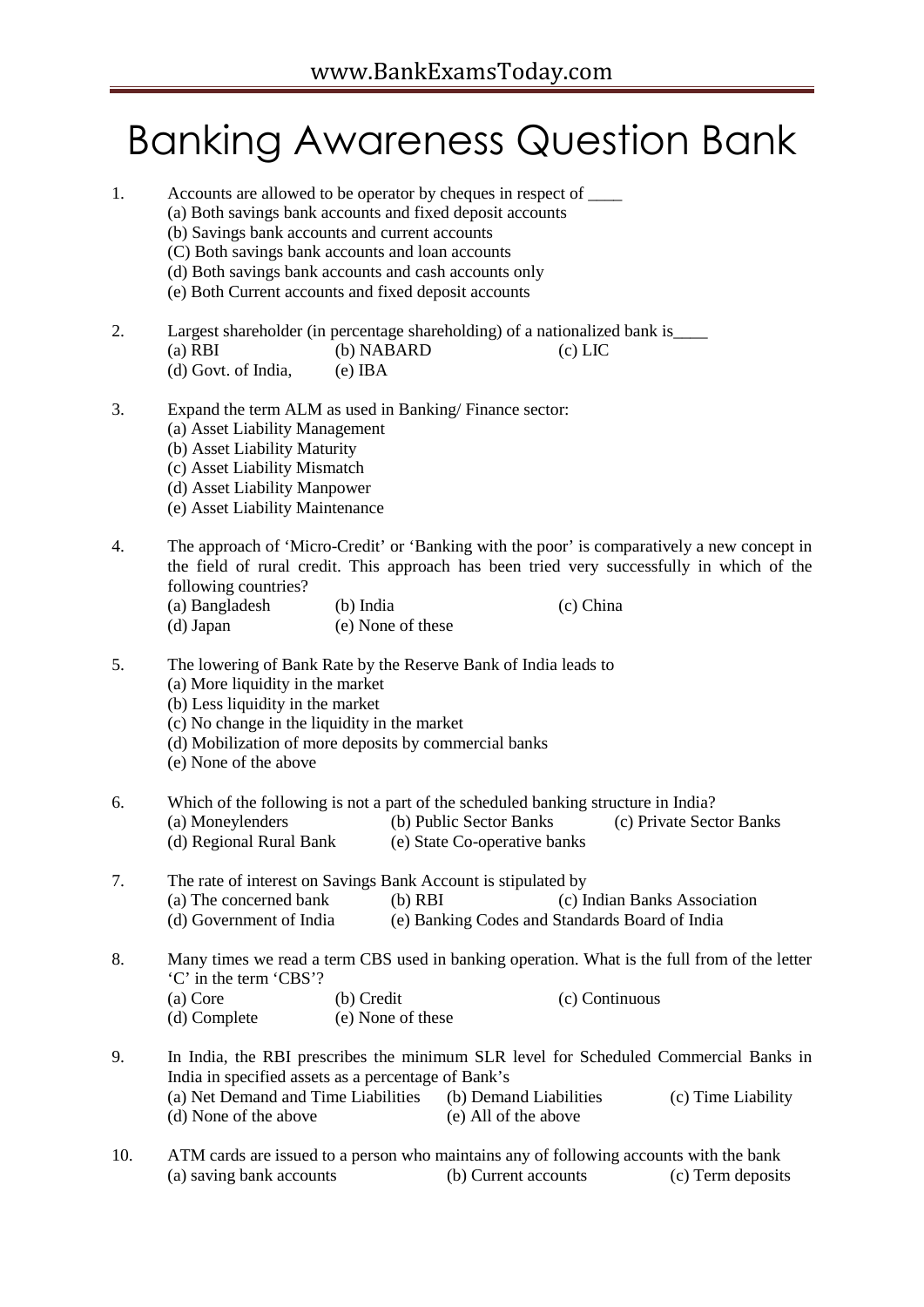|     | (d) Loan or Cash credit accounts                                                                                                           | (e) Either $(1)$ or $(2)$                                                                                                                                                                                                                                                                                          |                                                                                                                                                                                           |
|-----|--------------------------------------------------------------------------------------------------------------------------------------------|--------------------------------------------------------------------------------------------------------------------------------------------------------------------------------------------------------------------------------------------------------------------------------------------------------------------|-------------------------------------------------------------------------------------------------------------------------------------------------------------------------------------------|
| 11. | (a) Bank Rate<br>(d) Pulse Rate                                                                                                            | Names of which of the following rates/ ratios cannot be seen in financial newspapers?<br>(b) Repo Rate<br>(e) All of the above                                                                                                                                                                                     | (c) Cash Reserve Ratio                                                                                                                                                                    |
| 12. | (a) Bearer cheque<br>(d) Savings cheque                                                                                                    | Which of the following is NOT a type of cheque issued by an individual?<br>(b) Order cheque<br>(e) None of the above                                                                                                                                                                                               | (c) Crossed cheque                                                                                                                                                                        |
| 13. | The regulator of Micro Finance in India is:<br>(a) Finance Ministry<br>$(d)$ SEBI                                                          | (b) Reserve Bank of India<br>(e) None of the above                                                                                                                                                                                                                                                                 | (c) State Bank of India                                                                                                                                                                   |
| 14. | The difference between a Bond and Loan is:<br>rate movements<br>(b) bonds are more liquid<br>(d) All of the above<br>(e) None of the above | (c) Yield to maturity value can be known easily in a bond                                                                                                                                                                                                                                                          | (a) The loan has normally fixed rate of interest. Bond price is dependent on market interest                                                                                              |
| 15. | (e) None of the above                                                                                                                      | In the case of advance against fixed deposit receipts issued by banks:<br>(a) the deposit receipts are assigned to the bank<br>(b) the deposit receipts are hypothecated to the bank<br>(c) the deposit receipts are mortgaged to the bank<br>(d) a lien is credited in favour of the bank on the deposit receipts |                                                                                                                                                                                           |
| 16. | parts. These are:<br>(a) open and close<br>(d) rural and urban                                                                             | (b) quantitative and qualitative<br>(e) none of the above                                                                                                                                                                                                                                                          | The methods of credit control by the Reserve Bank of India may be broadly divided into two<br>(c) monetary and fiscal                                                                     |
| 17. | money is over?                                                                                                                             |                                                                                                                                                                                                                                                                                                                    | The RBI has asked the banks to step up legal action against willful defaulters whose default                                                                                              |
|     | (a) one crore<br>(d) five crore                                                                                                            | (b) two crore<br>(e) none of the above                                                                                                                                                                                                                                                                             | (c) three crore                                                                                                                                                                           |
| 18. | Nonperforming Asset if:<br>(a) the account remains 'out of order'<br>month<br>(d) all of the above<br>(e) none of the above                | (b) there are no credits in the account in the month in which interest is applied                                                                                                                                                                                                                                  | As per the directives issued by RBI, a cash credit or overdraft account will be treated as<br>(c) the debit balance in the account has exceeded the sanctioned limit during the reporting |
| 19. | (a) Approved assets<br>(d) All of these                                                                                                    | Currency notes issued by RBI are fully covered by:<br>$(b)$ Gold<br>(e) None of the above                                                                                                                                                                                                                          | (c) Foreign exchange                                                                                                                                                                      |
| 20. | (a) Current Accounts<br>(d) Savings BanK                                                                                                   | (b) Demat Account<br>(e) None of the above                                                                                                                                                                                                                                                                         | The government has stipulated that quoting Permanent Account Number is mandatory for<br>(c) Term Deposits                                                                                 |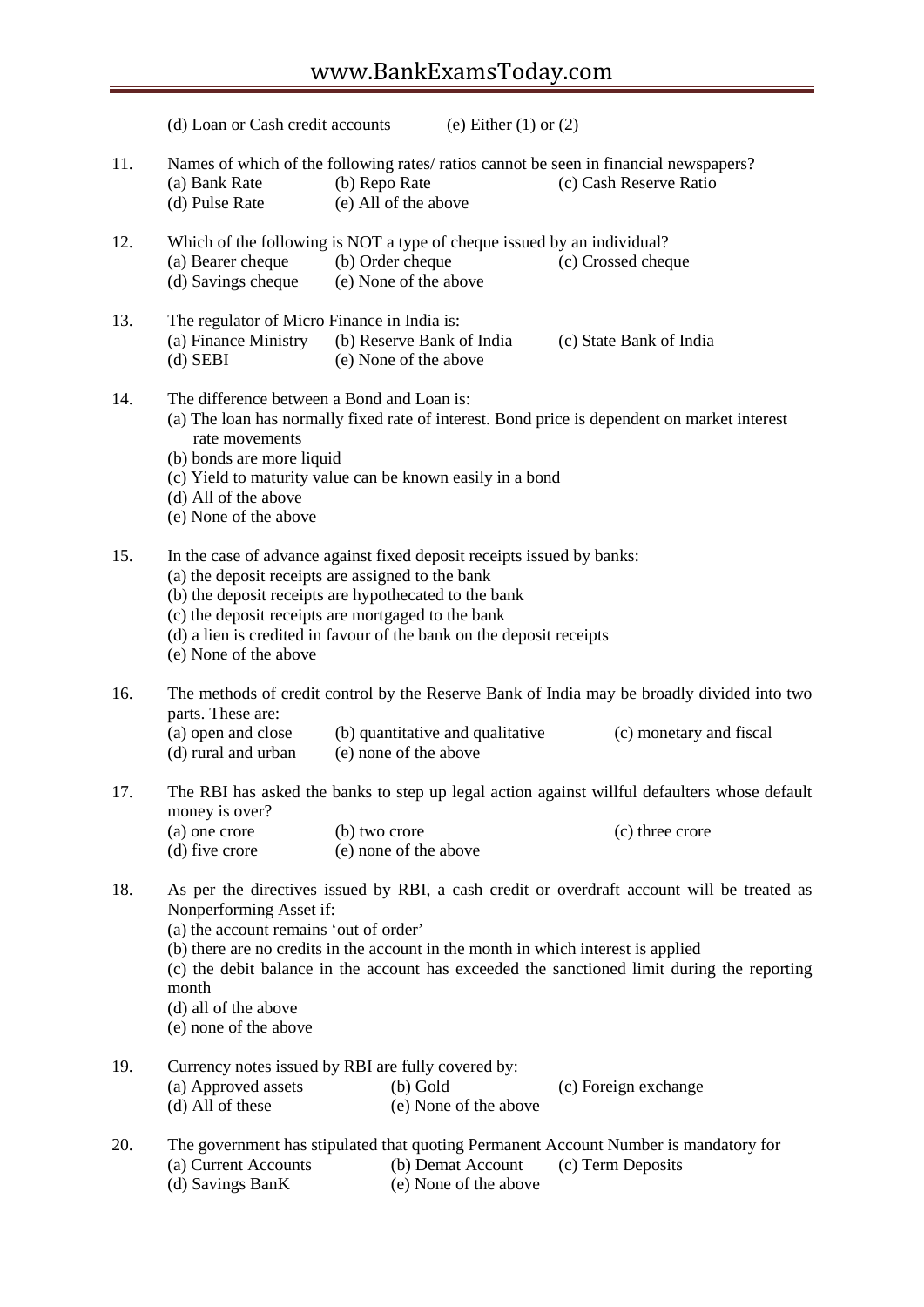| 21. | three Approaches are:<br>(a) Standardized Approach<br>(b) Basic indicator Approach<br>(c) Standardized Duration Approach<br>(d) All of the above<br>(e) None of the above                                                                                                                                                                                                                            |                                                                                                                                                                                                                                                                                                                                            | RBI had introduced Advanced Approaches for Basel II Framework in India. Accordingly, the                                                                                                    |
|-----|------------------------------------------------------------------------------------------------------------------------------------------------------------------------------------------------------------------------------------------------------------------------------------------------------------------------------------------------------------------------------------------------------|--------------------------------------------------------------------------------------------------------------------------------------------------------------------------------------------------------------------------------------------------------------------------------------------------------------------------------------------|---------------------------------------------------------------------------------------------------------------------------------------------------------------------------------------------|
| 22. | Truncation of cheques means:<br>transmitted in the clearing cycle<br>(e) None of the above                                                                                                                                                                                                                                                                                                           | (b) Entire clearing operations would be done only through computers<br>(d) Debiting the drawer's account through internet banking                                                                                                                                                                                                          | (a) The cheques in the paper form will be retained by the collecting banker and he will submit<br>(c) Cheques will be scanned and the electronic image, instead of physical cheque, will be |
| 23. | The main watchdog of international trade is<br>$(a)$ IMF<br>$(d)$ IFC                                                                                                                                                                                                                                                                                                                                | (b) World Bank<br>(e) None of the above                                                                                                                                                                                                                                                                                                    | $(c)$ GATT                                                                                                                                                                                  |
| 24. | (a) Dollar<br>(d) Pound                                                                                                                                                                                                                                                                                                                                                                              | A common currency for the members of the Common market in Europe is known as:<br>(b) Euro<br>(e) None of the above                                                                                                                                                                                                                         | (c) Franc                                                                                                                                                                                   |
| 25. | $(a)$ 5 lakh<br>$(d)$ 15 lakh                                                                                                                                                                                                                                                                                                                                                                        | The paid –up capital of Non-Scheduled Bank is less than<br>$(b)$ 10 lakh<br>(e) None of the above                                                                                                                                                                                                                                          | $(c)$ 12 lakh                                                                                                                                                                               |
| 26. | (b) charge a penalty for the same<br>(d) do not allow premature withdrawal<br>(e) none of the above                                                                                                                                                                                                                                                                                                  | In case a depositor wishes to withdraw his deposits prematurely, banks<br>(a) do not allow the same till maturity of the deposits<br>(c) do not charge any penalty and allow the same                                                                                                                                                      |                                                                                                                                                                                             |
| 27. | transfer<br>(e) Accepting deposits                                                                                                                                                                                                                                                                                                                                                                   | Which of the following is a primary function of banks?<br>(a) Collection and payment of cheques, rent, interest, etc, on behalf of their customers<br>(b) Buying, selling and keeping in safe custody, the securities on behalf of their advice<br>(c) Acting as trustees and executors of the property of their customers on their advice | (d) Remitting money from one place to the other through bank drafts or mail or telegraphic                                                                                                  |
| 28. | Which of the following is/are the function(s) of Exchange Banks?<br>(i) Remitting money from one country to another country<br>(ii) Discounting of foreign bills.<br>(iii) Buying and selling gold and silver.<br>(iv) Helping Import and Export Trade.<br>Select the correct answer.<br>$(a)$ I and II<br>$(b)$ II and III<br>$(c)$ II and IV<br>$(d)$ I, II and III<br>$(e)$ All I, II, III and IV |                                                                                                                                                                                                                                                                                                                                            |                                                                                                                                                                                             |
| 29. | (a) To collecting banker                                                                                                                                                                                                                                                                                                                                                                             | Account payee crossing is a direction of the drawer:<br>(b) To drawee banker                                                                                                                                                                                                                                                               | (c) To payee                                                                                                                                                                                |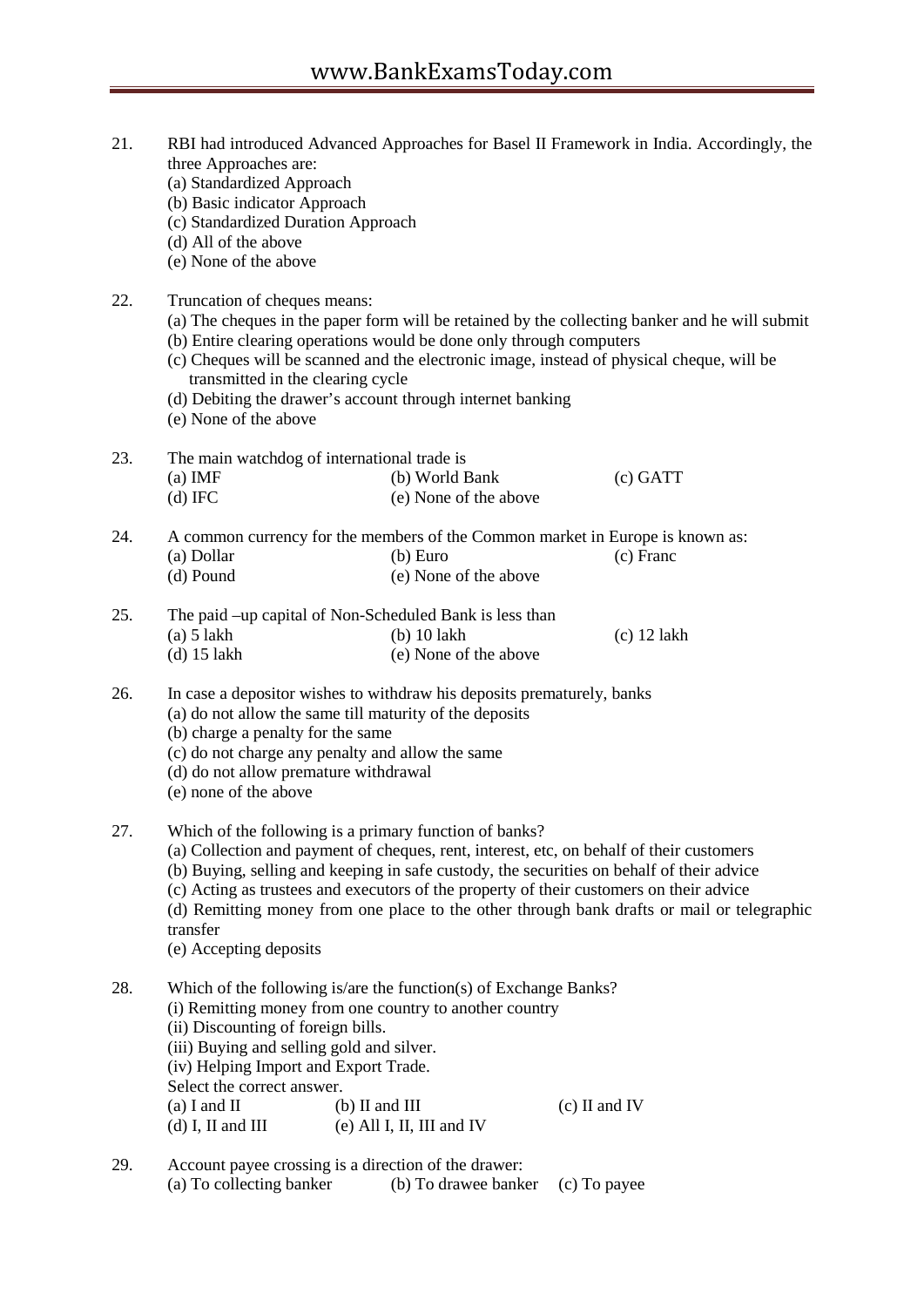|                                                  | (d) To all endorsees                                                                                     |                                                                       | (e) None of the above                                                                                                                                                                                                                                      |                                                                                                                       |
|--------------------------------------------------|----------------------------------------------------------------------------------------------------------|-----------------------------------------------------------------------|------------------------------------------------------------------------------------------------------------------------------------------------------------------------------------------------------------------------------------------------------------|-----------------------------------------------------------------------------------------------------------------------|
| 30.                                              | The State Co-operative Banks<br>sectors<br><b>Banks</b><br>(d) All of the above<br>(e) None of the above |                                                                       | (a) assume the key position in the Co-operative credit structure<br>(b) undertake both mobilization of resources as well as proper development among various<br>(c) carry out the role of intermediaries between the money market and Central Co-operative |                                                                                                                       |
| 31.                                              | not through an exchange) it is called<br>(a) over the counter<br>(d) over the exchange                   |                                                                       | (b) over the electronic media<br>(e) None of these                                                                                                                                                                                                         | When the foreign exchange deals take place through telephone or other electronic system (and<br>(c) over all channels |
| 32.                                              | (b) Cotton industry<br>(c) All of the above<br>(d) None of the above                                     |                                                                       | State financial Corporations give assistance mainly to develop which of the following?<br>(a) Small and medium scale industries Agricultural sector                                                                                                        |                                                                                                                       |
| 33.                                              | $(a)$ RBI<br>$(d)$ ICRA                                                                                  |                                                                       | Which of the following is the regulator of the credit rating agencies in India?<br>$(b)$ SBI<br>(e) None of these                                                                                                                                          | $(c)$ SEBI                                                                                                            |
| 34.                                              | A. Lending to the people who cannot return the loans.<br>(a) Only A<br>(d) All, A, B and C               |                                                                       | Which of the following correctly describes what sub-prime lending is?<br>B. Lending to the people who are high value customers of the banks.<br>C. Lending to those who are not a regular customer of a bank.<br>$(b)$ Only B<br>$(e)$ A and C             | $(c)$ Only C                                                                                                          |
| 1B<br>2D<br>3A<br>4 A<br>5 A<br>6 A<br>7B<br>8 a | 9 A<br>10 <sub>C</sub><br>11 D<br>12 D<br>13 D<br>14 D<br>15 D                                           | 16 <sub>D</sub><br>17B<br>18 A<br>19 A<br>20B<br>21 D<br>22 B<br>23 D | 24 C<br>25 A<br>26 B<br>27 A<br>28 B<br>29 E<br>30 E<br>31 A                                                                                                                                                                                               |                                                                                                                       |

32 D 33 A 34 A

35 C 36 A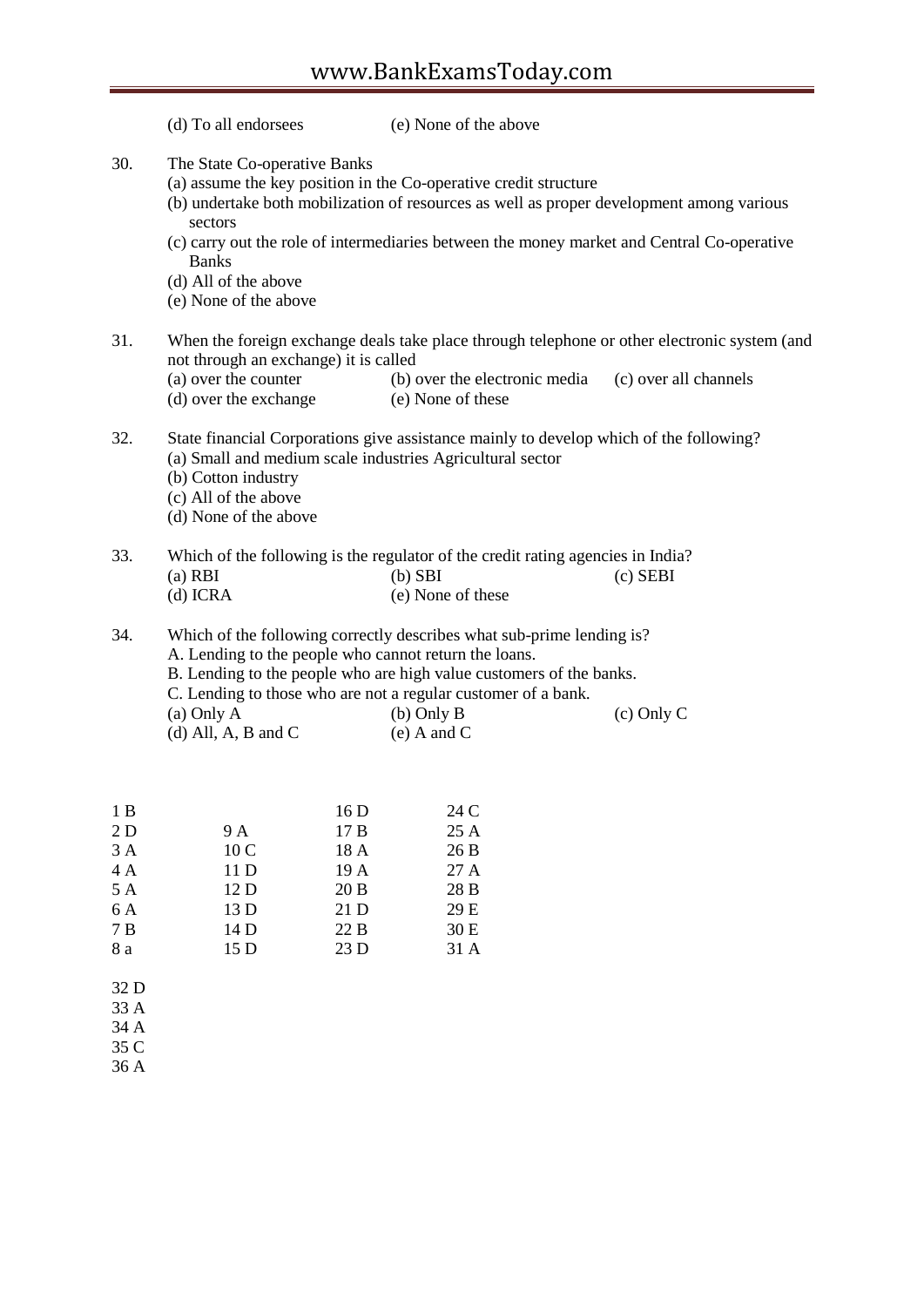**1.**Which of the following is a correct statement ?

- (a) Normally no interest is paid on current deposit accounts,
- (b) Interest is paid on current accounts at the same rate as term deposit accounts
- (c) The rate of interest on current account and savings account are the same
- (d) No interest is paid on any deposit by the bank
- (e) Savings deposits are the same as current deposits

**2**. Which of the following is a measure taken by Reserve Bank of India to control inflation in our country?

- (a) Increase in CRR
- (b) Increase in SLR
- (c) Contraction of supply of currency
- (d) Raising of Repo/ Reserve Repo Rate
- (e) Decrease the SLR

**3**. What type of loan is granted by banks for purchase of white goods ?

- (a) Consumption loan (b) Mortgage loan (c) Consumer durables loan
- (d) Home loan (e) None of these

**4**. What do you understand by the term 'Mortgage'?

- (a) Sale of moveable security in the event of default by the borrower
- (b) Registration of charge with the Registrar of Companies
- (c) Making the security of immovable property available as a cover for a home loan by the borrower
- (d) Registration of charge with the Regional Transport Authority
- (e) Returning of the security to borrower by the bank of receipt of full payment

**5**.Which of the following is NOT a source of funds of a commercial bank?

- (a) Capital (b) Borrowings from RBI (c) Call money<br>
(d) Deposits (e) Cash reserves with RBI
- 
- $(e)$  Cash reserves with RBI

**6**. The Banking Ombudsman

- (a) is in charge of bank loan for buses
- (b) fixes the rates of interest for loans
- (c) resolves complaints of customers
- (d) issues licences for new bank branches
- (e) is the head of all nationalized banks

**7**. Which of the following is not the name of Banking Organisation?

| $(a)$ HDFC | $(b)$ IDBI | $(c)$ YES |
|------------|------------|-----------|
| $(d)$ SEBI | (e) ICICI  |           |

**8**. Which of the following is not a primary function of a Bank?

(a) Granting Loans

- (b) Collecting Cheques/ Drafts customers
- (c) Facilitating import of goods
- (d) issuing Bank drafts
- (e) Selling Gold / Silver Coins

**9**. Basel –II norms are associated with which of the following aspects of the banking industry ? (a) Risk management

- (b) Manpower planning
- (c) Retirement benefits for the employees
- (d) Corporate Governance
- (e) none of the above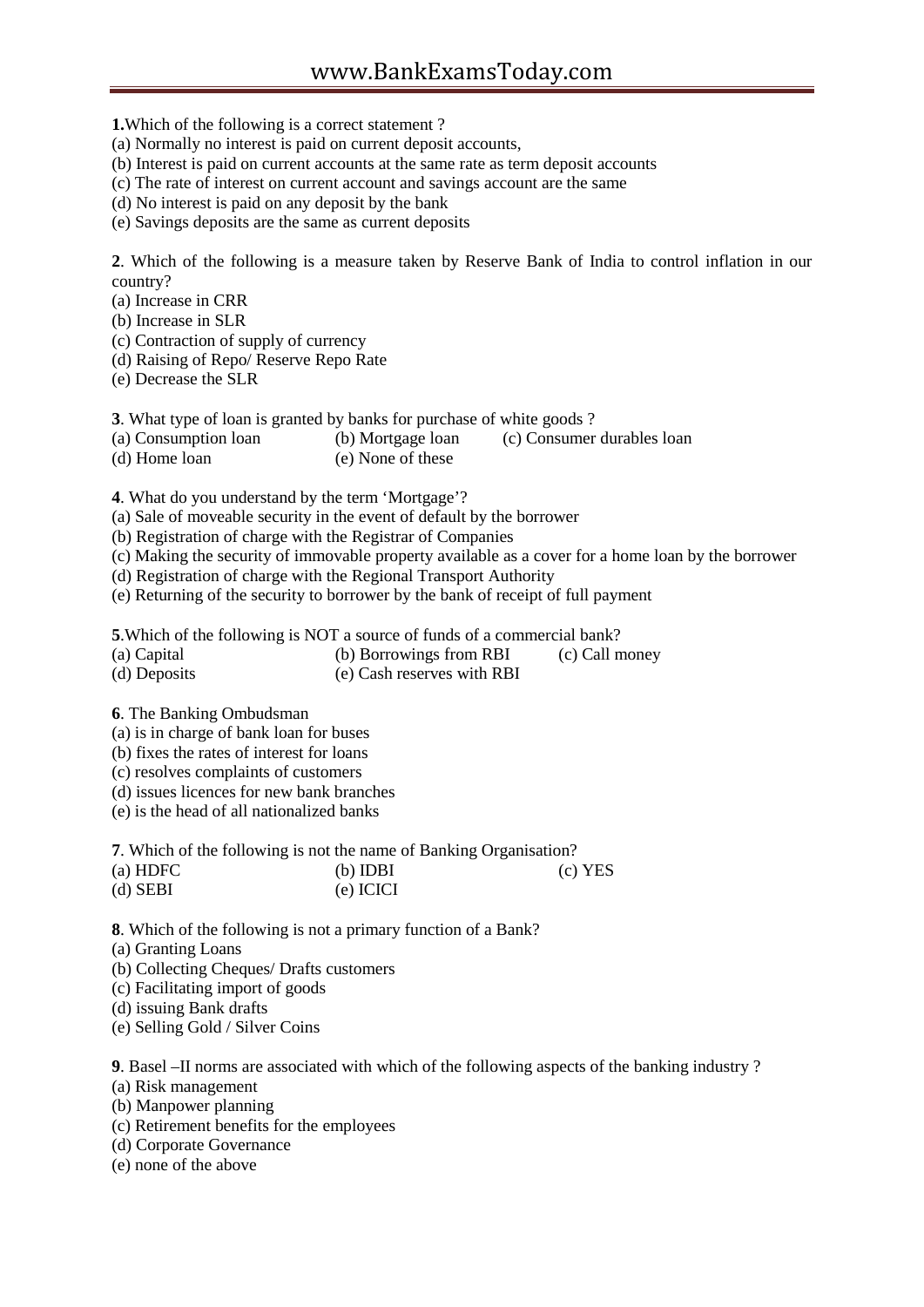**10**. Which of the following is NOT a banking / finance related term? (a) Credit wrap (b) EMI (c) Held to Maturity (d) Exposure limit (e) Diffusion **11**. Lending to Micro Finance Institutions by banks is considered as fiancé to (a) Non priority sector (b) priority sector (c) commercial sector (d) Agriculture sector (e) none of these **12**. Which of the following was the reasons owing which base rate was introduced? (a) BPLR, system fell short of RBIs objective bringing transparency in lending rates (b) Under BPLR system it was difficult for RBI to access transmission of policy rates. (c) BPLR system was not beneficial to the customers (1) Only (A) (2) Only (B) (3) Only (A)  $\&$  (B) (4) Only (B)  $\& (C)$  (5) All, (A)  $\& (B) \& (C)$ **13**. Which of the following is/are various components/ channels of the monetary policy of the RBI? (a) Altering money supply (b) credit availability (c) Influencing exchange rates (1) only (A)  $\&$  (B) (2) Only (B)  $\&$  (C) (3) Only (A)  $\&$  (C) (4) Only (A) (5) All (A), (B)  $\&$  (C) **14**. Which of the following depository/ depositories in India is/are handling dematerialized shares? (a) National Securities Depository Ltd. (NSDL) (b) Central Depository Services Ltd. (CDSL) (c) Bombay Stock Exchange (BSE) (1) only (A) (2) Only (A)  $\&$  (B) (3) Only (C) (4) All , (A), (B) & (C) (e) Only (A) & (C) **15**. Which of the following is/are called key Policy rates by the Reserve Bank of India? A. Bank rate , B. Repo Rate, Reverse repo rate, C. CRR, SLR (1) only A (2) Only B (3) only A & B (4) Only C (5) Only B & C **16**. Headquarters of Reserve Bank of India is situated in (a) New Delhi (b) Mumbai (c) Kolkata (d) Chennai (e) Hyderabad **17**. The Reserve Bank of India has divested its stake in State Bank of India to (a) IDBI Bank (b) LIC (c) ICICI Bank (d) Government of India (e) None of the above **18**. Objective of monetary policy of RBI is to (a) control inflation (b) discourage hoarding of commodities (c) encourage flow of credit into neglected sector (d) All of the above (e) None of the above **19**.In which year India adopted partial convertibility of rupee? (a) 1991 (b) 1992 (c) 1993 (d) 1994 (e) 1952

**20**. Which of the following guidelines were issued by Reserve Bank of India in January 1993 for the entry of Private Sector Banks in the wake of Narasimham Committee recommendations?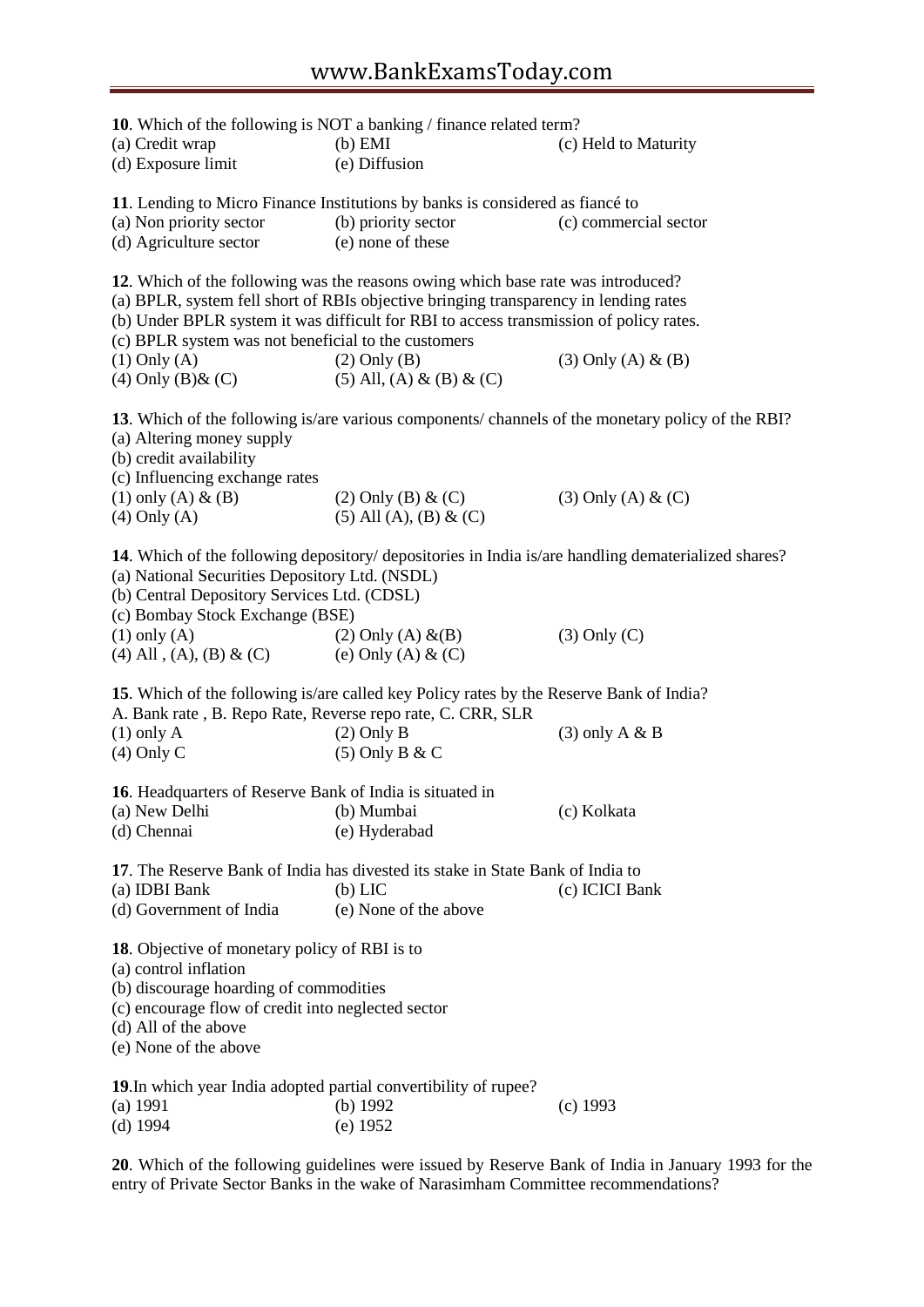(a) The new bank upon being granted licence under the banking Regulation Act by RBI, shall be registered as a public limited company under the Companies Act, 1956

(b) Its inclusion in the second Schedule to the reserve bank of India Act, 1934 shall be subject to Reserve Bank's decision,

(c) Preference would be given to those banks the headquarters of which are proposed to be located in the center which does not have the headquarters of any other bank,

(d) (1) and (3)

(e) All of the above

**21**. The RBI has prescribed that a new Private Sector Bank

(a) Shall be subject to prudential norms in regard to income recognition, asset classification and provisioning, capital adequacy etc,

(b) shall have to observe priority sector lending targets as applicable to other domestic banks,

(c) will be required to open rural and semi- urban branches also as may be laid down by RBI,

(d) None of the above

(e) All of the above

**22**. Real Time Gross Settlement System means a payment system in which

(a) both processing and final settlement of funds transfer instructions can take place continuously ,

(b) final transaction takes place at the end of the day

(c) final payment is physically effected within 24 hours

(d) final settlement of funds take place at 3 PM daily

(e) none of the above

**23**. Effective from 15th April, 1980, how many banks with demand and time liabilities exceeding 200 crore were nationalized?

| $(a)$ five | (b) four          | $(c)$ six |
|------------|-------------------|-----------|
| $(d)$ ten  | (e) None of these |           |

**24**.Who amongst the following was never a Governor of the RBI?

| (a) Bimal Jalan         | $(b)$ Y.V. Reddy                                                               | (c) Arup Roy Choudhury          |              |
|-------------------------|--------------------------------------------------------------------------------|---------------------------------|--------------|
| (d) D.D Subbarao        | (e) None of the above                                                          |                                 |              |
|                         | 25. Which of the following is NOT the name of a bank having branches in India? |                                 |              |
| (a) State Bank of India |                                                                                | (b) Naively Lignite Corporation | (c) Barclays |
| $(d)$ HSBC              | (e) None of the above                                                          |                                 |              |
|                         | 26 The loan given by a bank to a person to purchase house is called            |                                 |              |

**26**.The loan given by a bank to a person to purchase house is called

(a) project Finance (b) Business Loan (c) Credit Loan (d) Top up Loan (e) None of the above

**27**. What is financial inclusion?

(a) To provide a permanent employment to the unemloyed

(b) To provide a 100 days job to all those who are in need of a job

(c) To provide banking services to all those living in remote areas

(d) To ensure that all financial transactions amounting Rs. 5,000/- and above are done through banks.

(e) None of the above

**28**. Which of the following is the best way to get hard cash immediately from one's bank account at a time when banks are not working?

| (a) Phone Banking  | $(b)$ ATM             | (c) Internet Banking |
|--------------------|-----------------------|----------------------|
| $(d)$ All of these | (e) None of the above |                      |

**29**. Which of the following is the name of the organization specifically to develop small scale industrial sector in our country?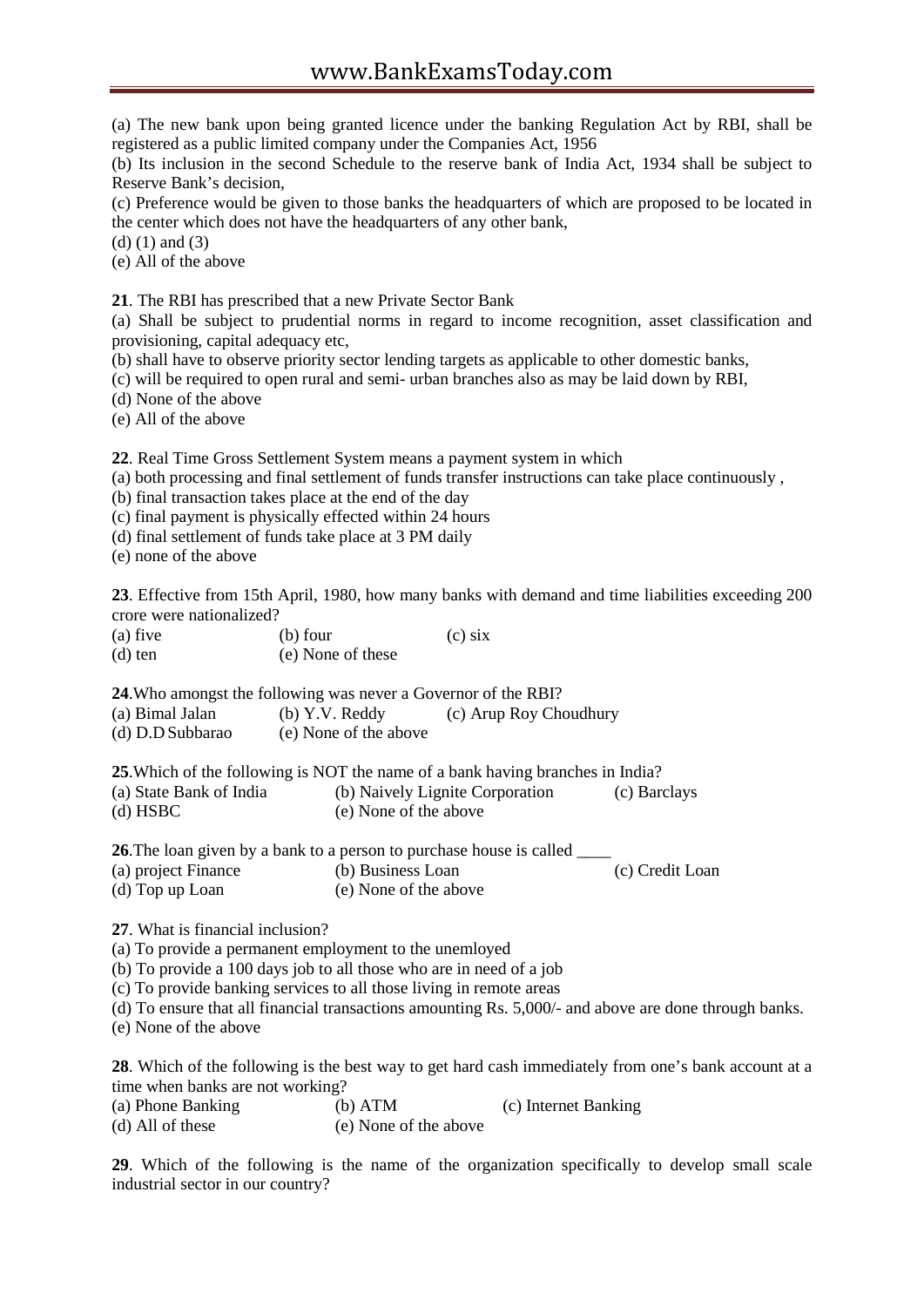| (a) NABARD | $(b)$ SEBI            | $(c)$ SIDBI |
|------------|-----------------------|-------------|
| $(d)$ AMFI | (e) None of the above |             |

**30**. When was the first commercial bank in India, 'Hindustan Bank'. Set up in Calcutta (now Kolkata)?

| (a) 1690   | (b) $1770$        | $(c)$ 1805 |
|------------|-------------------|------------|
| $(d)$ 1890 | (e) none of these |            |

**31**.Which of the following statement is correct :

(a) a draft can be cancelled only by the drawee branch

(b) a draft can be cancelled only by the issuing branch

(c) a draft can be cancelled only if both the issuing branch and the drawee branch agree to do so

(d) a draft can be cancelled only after obtaining permission from the controlling authority

(e) none of these

**32**. The bank conducts Government business as an agent of:

(a) Union and State governments

(b) Reserve Bank of India

(c) State Bank of India

(d) Both (1) and (2)

(e) None of the above

**33**.Cash Reserve Ratio (CRR) is maintained in the form of:

(a) Investment in Money Market

(b) Government Securities

(c) Balance with RBI

(d) All of the above

(e) none of the above

**34**. Counter guarantee means a guarantee obtained:

(a) By banks from customers on whose behalf the banks have to issue guarantees in favour of third parties, such as Government department , Public bodies, Corporations etc,

(b) By banks from ECGC covering export risk,

(c) By banks from the beneficiary of the guarantee in whose favour the guarntee is to be issued,

(d) All of the above,

(e) none of the above

**35**. NABARD is a:

| (a) Board      | (b) Bureau            | (c) Bank |
|----------------|-----------------------|----------|
| (d) Department | (e) none of the above |          |

**36**.The term "Multi-agency approach to rural lending" means:

- (a) provision of funds rural development by the NABARD through various lending agencies spread over the rural areas
- (b) provision of rural credit by commercial banks, regional rural banks and cooperative credit institutions
- (c) provision of fiancé for rural development by various central and state government agencies ,
- (d) the whole structure of rural fiancéinstitutional as well as

(e) none of the above

**37**. Which of the following types of ATMs eliminates the need for PIN early and authenticated customer transactions by thumb impressions.

(a) while label ATMs

- (b) Biometric ATMs
- (c) On-site ATMs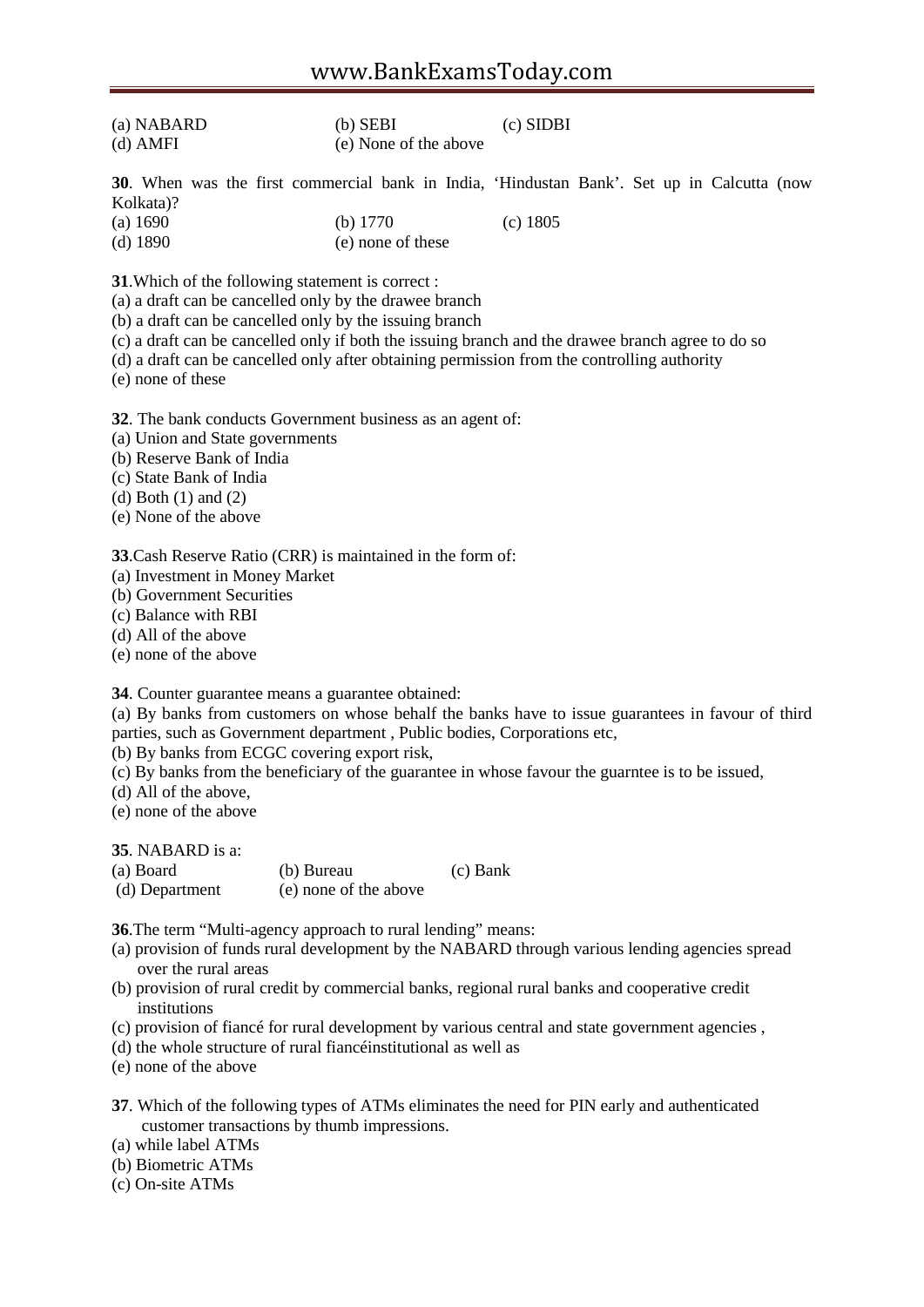(d) Off-site ATMs

(e) none of the above

**38**. A loan granted for short duration crops would be treated as NPA, if the instalment of principal or interest thereon remains overdue for

- (a) two crop seasons (b) two quarters (c) two half- years
- (d) whichever is less (e) none of the above

**39**. "Scheduled bank" means a bank

(a) incorporated under the Companies Act, 1956

(b) authorized to the Banking business,

(c) governed by the Banking Regulation Act, 1949

(d) Included in the Second schedule to the Reserve Bank of India Act 1934

(e) All of the above

**40**. For filing and resolving customer complaints the banking Ombusdsman

(a) charges a fee of 500/-

(b) does not charge any fee

(c) charges a fee of 1500/-

(d) charges a fee of 1000/-

(e) none of the above

**41**. How many banks are presently associated of State Bank of India?

| (a) Eight | (b) Seven | $(c)$ Six |
|-----------|-----------|-----------|
| (D) Five  | (e) Four  |           |

**42**. Which of the following is not the part of the Scheduled Banking structure in India?

(a) Money Lenders (b) Public Sector Banks (c) Private Sector Banks (d) Regional rural banks (e) State Cooperative banks

(e) State Cooperative banks

**43**. Lot of Banks in India these days are offering M-banking facility to their customers. What is the full form of 'M' in 'M'-Banking'? (c) Message

| (a) Money       | (B) Marginal |  |  |
|-----------------|--------------|--|--|
| (D) Mutual Fund | (e) Mobile   |  |  |

**44**. The Branding Line of Bank of Baroda is

(a) International Bank of India

(b) India's international bank

(c) India's multinational bank

(d) World 's local bank

(e) none of the above

**45**.To use smart cards/ debit cards/ credit cards for the purchase of an item or for payment of a service of a merchant's store, the card has to be swiped in a terminal known as

(a) point of Sale terminal,

(b) Real time terminal

(c) Shopping terminal

(d) All of the above

(e) none of the above

**46**. A bank account in which a depositor can deposit his funds any number of times he likes and can also withdraw the same any number of times he wishes is called

(a) Fixed deposit account

(b) Saving account

(c) Current account